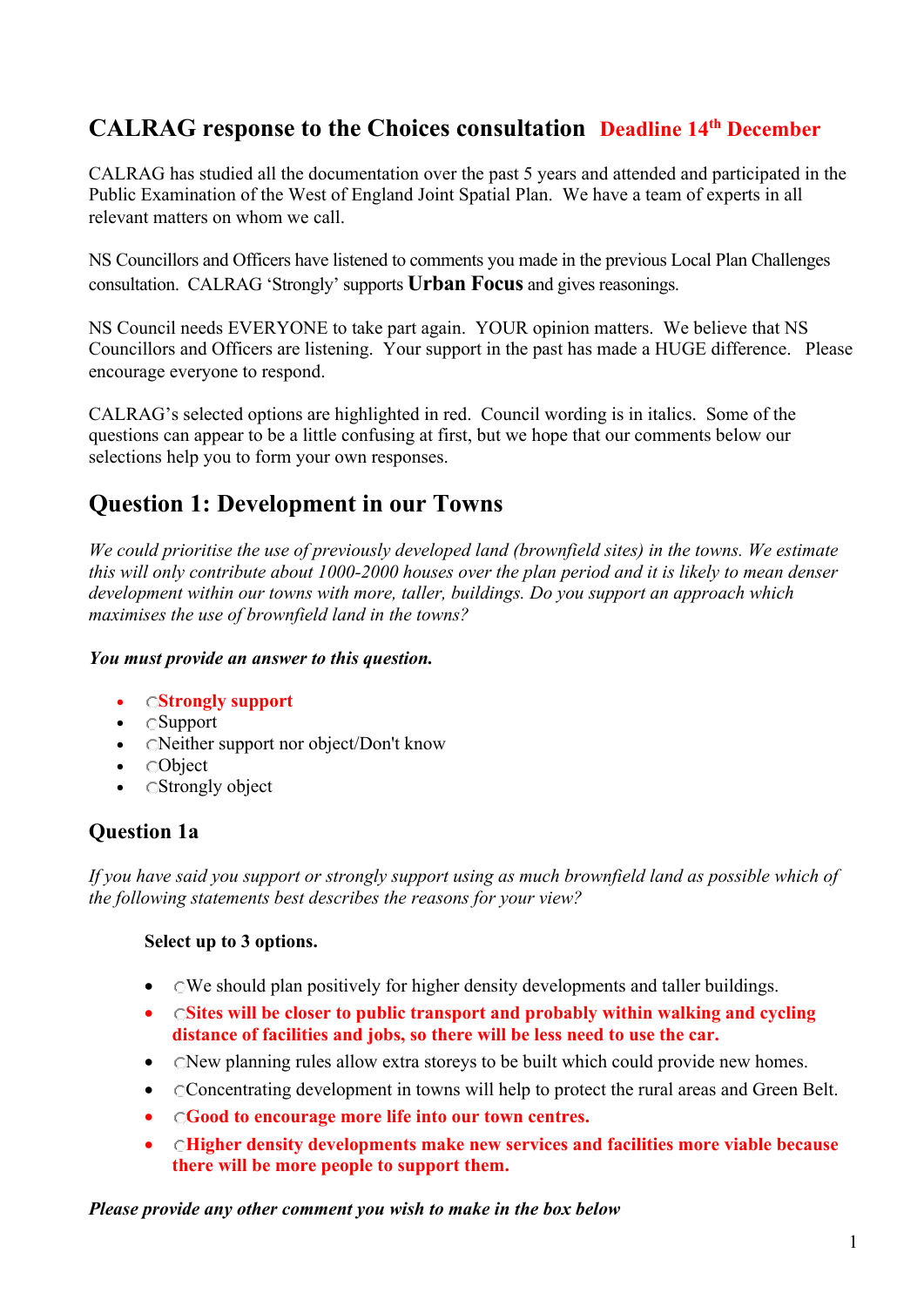- 1. CALRAG agrees that the use of Brownfield sites for development in towns, close to jobs, good public transport, services and facilities should be a priority to support NSC's commitment to the Climate Change Emergency.
- 2. Some Green Belt that is strangling Bristol needs to be reallocated to protected rural areas
- 3. The concentration of development in towns will protect access to Green and Blue Spaces for everyone in North Somerset.

### **2. Approach to Flood Zones**

*Flooding is a major concern in North Somerset with about one third of the district currently regarded as being at risk. This is likely to increase further with climate change. Following feedback from the Challenges consultation, and in light of the climate emergency facing the district, our suggested approach is to develop a spatial strategy that avoids allocating land for new development in flood zones 3 (the areas at highest risk of flooding). We would like to find about more about what you think about that approach and why.* 

# **Question 2**

*We suggest that new housing development should avoid locations which are at risk from flooding (flood zone 3) even where it could be demonstrated that measures can be put in place to address any harm. Do you support this approach?* 

#### *You must provide an answer to this question.*

- CStrongly support
- Support
- CNeither support nor object/Don't know
- **Object**
- CStrongly object

# **Question 2b**

*If you have said you object or strongly object to avoiding flood zone 3 which of the following options best describes you reason for this?* 

*Select up to 3 options.* 

- Chere are plenty of good examples of new developments being built in flood risk areas.
- **The government allows residential development in flood risk areas subject to certain safeguards.**
- **Flood risk areas in sustainable locations such as close to towns should not be discounted.**
- Chandellary of the building designs can provide a solution  $-$  it happens in other countries.
- OWe should consider using flood risk areas before Green Belt.
- **The flood risk might be outweighed by other considerations such as supporting regeneration.**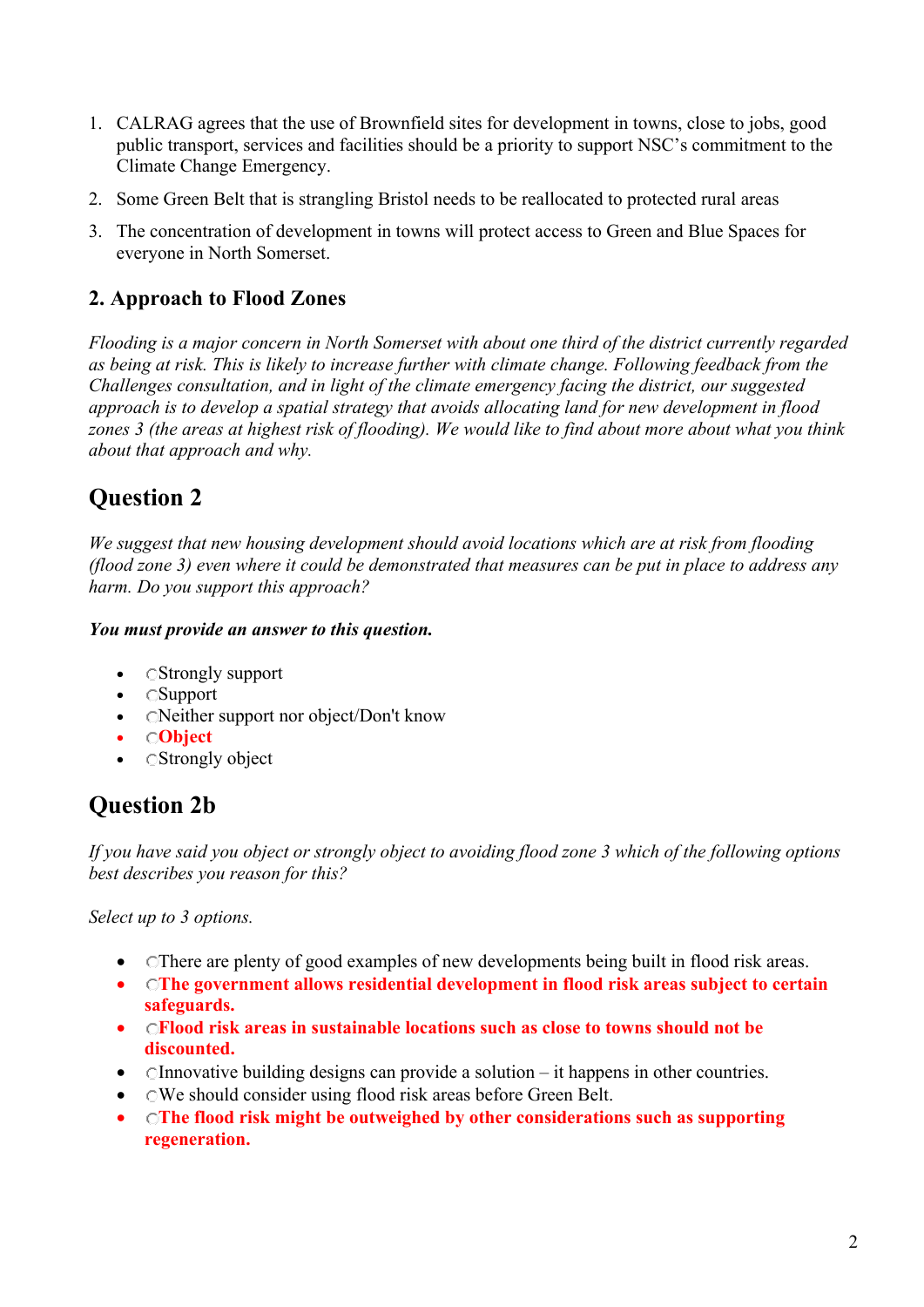#### *Please provide any other comments you wish to make in the box below*

1. It is important to ensure that future development does not take place on pasture that forms a natural soak away for water draining down from the Mendip Hill AONB as is currently the case in Churchill, which has put existing houses at risk of flooding as well as flooding the A38 and other roads. This has already created a bigger, and potentially extremely expensive-to-resolve problem in Churchill.

# **Question 3: Retain Green Belt**

*Which of the following options best describes how you feel about the "Retain Green Belt" approach?* 

#### *You must provide an answer to this question.*

- CStrongly support
- Support
- CNeither support nor object/Don't know
- **Object**
- CStrongly object

# **Question 3b**

*If you have said you object or strongly object to the Retain Green Belt approach which of the following statements best describes the reasons for your view?* 

#### *Select up to 3 options.*

- CGreen Belt is outdated and needs to be rethought
- **Green Belt restrictions push too much development to the central and southern parts of the district which will risk changing and spoiling its character.**
- CThere should be an opportunity to build in the Green Belt if new Green Belt can be added elsewhere.
- **Green Belt policy results in more car use, particularly longer commuting times to jobs in Bristol.**
- CVillages and towns in or surrounded by Green Belt do not have the opportunity for growth which might be needed to support services or provide local housing.
- **There is an opportunity to provide new communities with easy access to Bristol's facilities and jobs.**

#### *Please provide any other comments/reasons you wish to make in the box below*

- 1. CALRAG agrees with all the above reasons to object.
- 2. It must be noted that 'Exceptional Circumstances' **do exist** to reallocate or remove some Green Belt land. Evidence of this was presented to the Inspectors at the Public Examination of the West of England Joint Spatial Plan (JSP) by many representatives including BANES and South Gloucestershire Local Authorities.
- 3. There is scope for very limited, appropriate expansion in some villages that are surrounded by Green Belt. Current Green Belt restrictions are pushing all development onto the small number of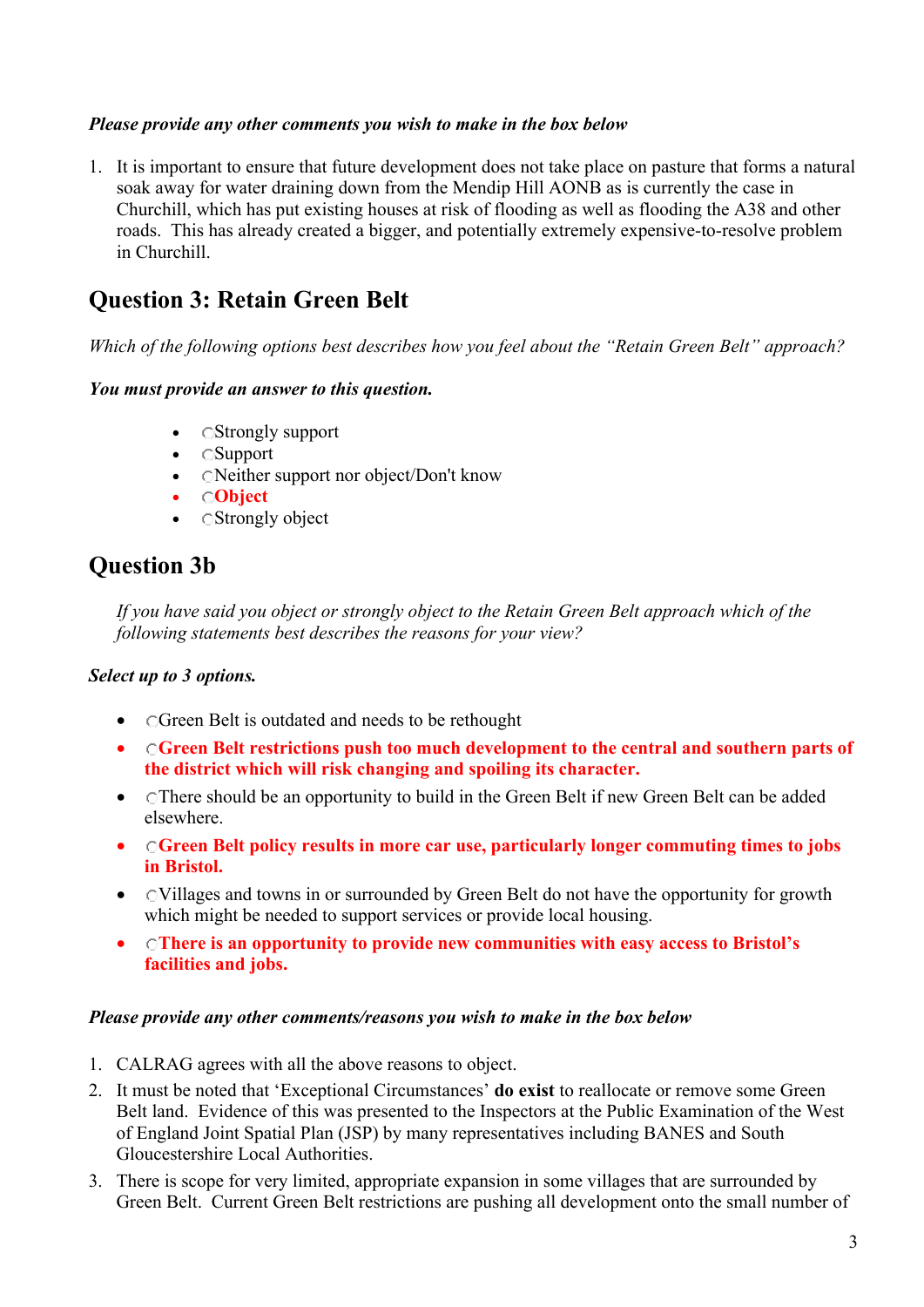villages such as Churchill and Langford which are outside of the Green Belt. Churchill and Langford have already accepted a 35% increase in number of houses in the past two years. This is the maximum that can be 'absorbed' without destroying the culture of village life, for the duration of the plan.

- 4. Inspectors at the Public Examination of the JSP repeatedly expressed concerns about the remote Strategic Development Locations (such as Churchill). They asked the LAs to review them with an "Open mind". It is encouraging to see that NS officers and councillors have heeded this and have presented the possibility of removal of some Green Belt land along with the removal of Churchill/Mendip Spring as a remote SDL, as credible options in this part of the Local Plan consultation.
- 5. Green Belt was created around Bristol in 1955 to prevent 'urban sprawl'. It covers over 40% of North Somerset. Its purpose was to prevent urban sprawl. Now, it is not only strangling Bristol, but it is also forcing North Somerset to miss a great opportunity both in terms of houses close to existing infrastructure and in new employment opportunities. Importantly it is forcing urbanization of green space and destroying the culture of village life.
- 6. Green Belt land is causing Urban Sprawl to destroy remote, valuable green spaces and create soulless commuter towns which is contrary to North Somerset's own and vital Climate Change Emergency commitment.
- 7. Need not Greed should guide where houses are placed in rural areas. There is a need for a small amount of affordable homes for local young people and/or older/disabled residents. Currently affordable homes are prioritised to those outside of the villages who have no access to public transport or to the range of cheaper supermarkets and leisure facilities that towns offer. Thus those who have built up a lifetime of friends and supporters in villages have to move away. This needs to stop.
- 8. Such an amendment to Green Belt land presents a real opportunity for North Somerset to embrace its proximity to our city with its existing employment and infrastructure already in place whilst preserving and protecting the very best of North Somerset's natural beauty in the villages and countryside (Green and Blue spaces).
- 9. If such an amendment were made, it would assist planners in implementing the Countryside and Rights of Way Act 2000 (CROW) which protects views FROM the Mendip Hills AONB which is used by so many from Bristol and North Somerset towns whilst protecting valuable ecosystems. It would also prevent losing valuable natural soak-aways for water draining down from the Mendip Hills which causes the flooding recently seen on the A38 in Churchill.
- 10. People have chosen to live in villages for the culture of village life which is very different from living in a town. Villages can quickly mobilise support for their more vulnerable neighbours/residents at minimal cost to the LA, as has been proved in the current pandemic.
- 11. Current overdevelopment of villages to the south of the region, particularly Churchill, Sandford, Congresbury and Wrington is disproportionate to their size. This is a direct result of inappropriately large band of Green Belt in North Somerset which is not only strangling Bristol but denying North Somerset the opportunity of developing a thriving area alongside Bristol.
- 12. Much of the Green Belt agricultural land surrounding Bristol is of poor quality compared to the land surrounding the Mendip Hills AONB. CALRAG believes that releasing a small amount of GB land is sensible to create sustainable communities close to our vibrant city of Bristol. The GB land should be reallocated to include the villages of Churchill, Langford, Congresbury Blagdon and Wrington which surround the Mendip Hills Area of Outstanding Natural Beauty (AONB).
- 13. UK food security should also be considered when planning to build on good quality agricultural land.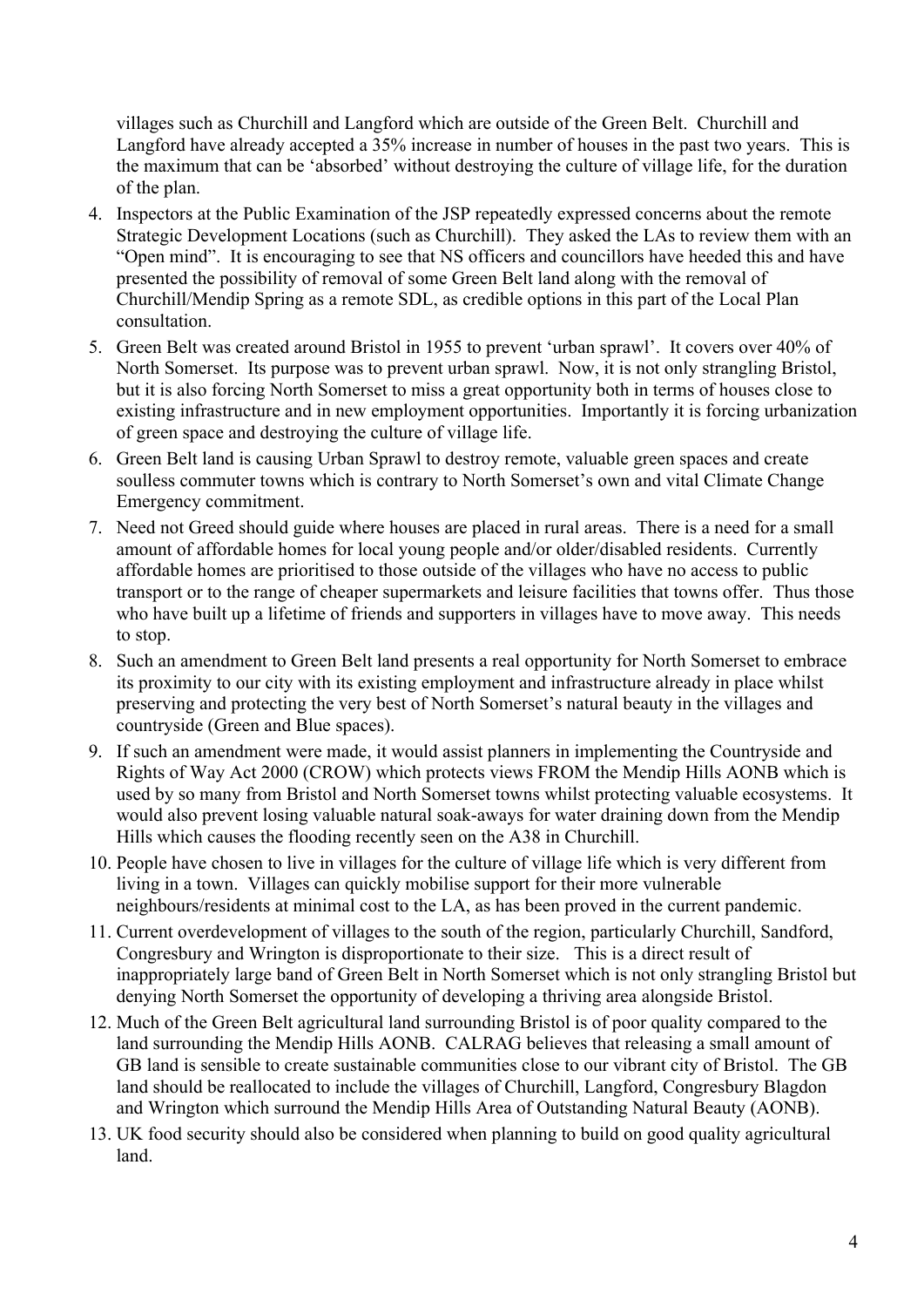# **Question 4: Urban Focus**

#### *Which of the following options best describes how you feel about the "Urban Focus" approach?*

#### *You must provide an answer to this question.*

- **Strongly support**
- Support
- CNeither support nor object/Don't know
- Object
- CStrongly object

# **Question 4a**

If you have said that you **support or strongly support** this approach which of the following statements best describes the reasons for your view?

#### *Select up to 3 options.*

- OIt could support better public transport.
- **Concentrating development in a limited number of larger areas makes it easier to deliver essential infrastructure such as renewable energy and schools.**
- CMay need less land overall because development at the towns is likely to be at a higher density.
- **Houses would be closer to a range and choice of existing services, facilities and jobs.**
- **It protects the countryside and villages from development.**
- CIt supports the regeneration of the towns.

#### *Please provide any other comments/reasons you wish to make in the box below*

- 1. CALRAG welcomes Urban Focus as a credible, sustainable, viable and achievable solution.
- 2. Urban Focus is the most sustainable choice for development and enables the Council to work to its Climate Emergency commitment.
- 3. 5000+ homes and jobs, close to Bristol, its employment opportunities, its existing good quality public transport infrastructure, services and facilities, where people can cycle and walk to work is the logical, environmentally acceptable solution.
- 4. This option reduces commuting.
- 5. The houses would be built close to facilities and services such as schools and hospitals cutting down valuable emergency ambulance times and saving lives.
- 6. It cannot be assumed that the Airport will provide the anticipated employment hub as the expected expansion of air travel must now been in doubt. Automation needs to factored in when considering the airport as an employment hub.
- 7. In July, it was reported in the Bristol Live that the airport was reducing its workforce by 23 per cent and it expected passenger numbers in 2021 to be down to 6.5-7 million (2015-2016 levels).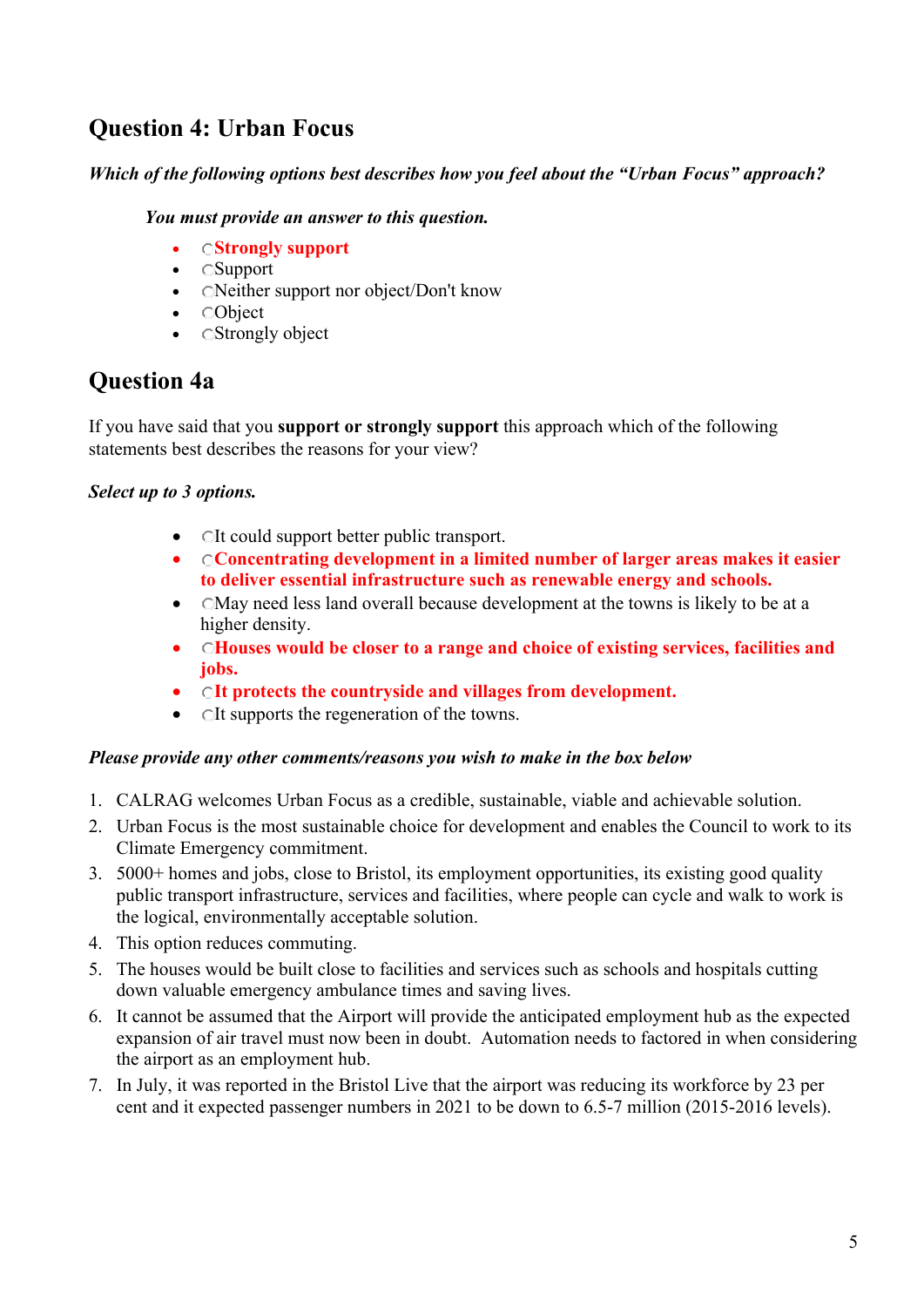# **Question 5: Transport Corridors**

*Which of the following options best describes how you feel about the "Transport Corridors" approach?* 

#### *You must provide an answer to this question.*

- CStrongly support
- Support
- CNeither support nor object/Don't know
- **Object**
- CStrongly object

### **Question 5b**

*If you have said that you object or strongly object to the Transport Corridors approach which of the following statements best describes the reasons for your view?* 

- **Could cause ribbon development along the road corridors resulting in sprawl and merger of settlements.**
- Could fundamentally change and reduce the Green Belt with multiple releases of Green Belt land at various locations.
- **Danger that housing could to be built before the supporting transport infrastructure is delivered.**
- Better to plan for electric vehicles than public transport**.**
- **Not clear what the new transport infrastructure is and when or if it will be delivered.**
- CPost-Covid, there will be less use of public transport.

#### *Please provide any other comments/reasons you wish to make in the box below*

- 1. This is not a viable option. It will cause more problems than it solves.
- 2. The UK faces a serious recession so it is highly unlikely that any new transport or general infrastructure could be delivered before houses are built. Schools, shopping and healthcare facilities need to be in place first as has been demonstrated to work well in Cambridgeshire.
- 3. CALRAG has not clicked 'Strongly objects' because it supports small development close to railway stations and new railway stations whether in Green Belt or not.
- 4. New corridors of roads are not the answer. Though CALRAG does support better public transport from Bristol to the airport and would appreciate the reinstatement of the bus service between Churchill and Weston-S-Mare which has been withdrawn.
- 5. CALRAG strongly supports a link between M5 Junction 20 and Bristol.

### **Question 6: Greater Dispersal**

*Which of the following options best describes how you feel about the "Greater Dispersal" approach?* 

#### *You must provide an answer to this question.*

• CStrongly support